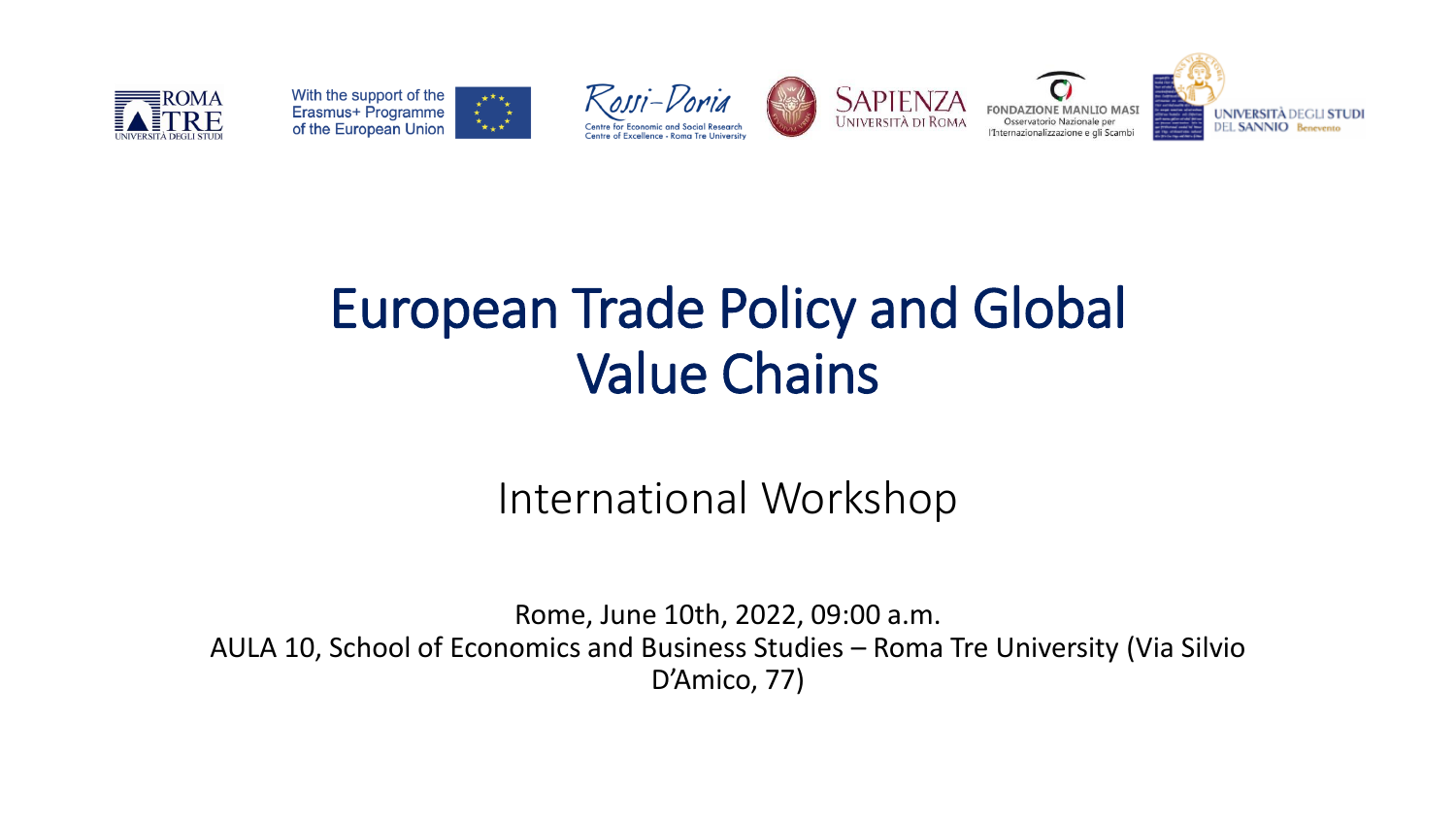## Erasmus+ Jean Monnet Project "Understanding European Economic Policy: Towards a Deeper Union"

The project, financed by the European Commission, promotes studies, knowledge, monitoring activities and international spread about EU economic policy over a wide range of target groups to stimulate knowledge transfer and cross-fertilization.

Official partners: Sapienza University of Rome, Manlio Masi Foundation, University of Sannio and the London School of Economics

It focuses on two of the most important EU economic policies: **Trade** and **Cohesion** and is organized in two **main actions**:

• The creation and continuous update of an **open-access web** serving as a hub for materials concerning EU economic policy. We **release quarterly a web archive on Cohesion and Trade policy materials**.

• A **calendar of national and international events** on **EU policies**.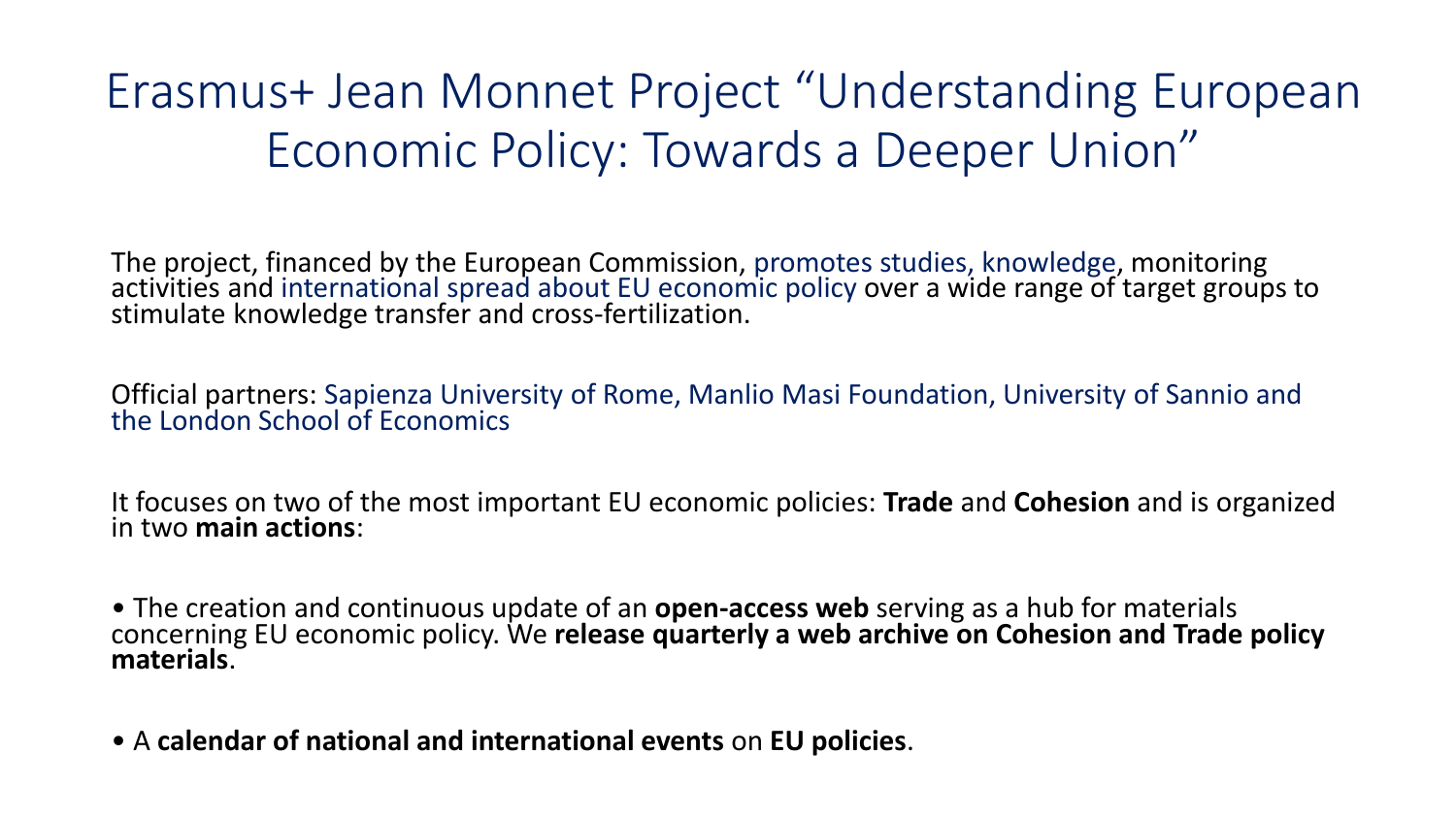## Past Events

- International Workshop "**Cohesion Policy: Evidence-based Lessons for Digital and Green Recovery in Europe**", co-organized with the **London School of Economics and Political Science** and the **European Regional Science Association** (ERSA).
- Workshop: *"***The Future of International Trade: A Focus on EU and Trade Policy**"**.** Coorganized with the Italian Trade Study Group (ITSG), **Manlio Masi Foundation** and **Sapienza University of Rome**.
- **Seventeen Meetings of GDS17 Study Group**. The events have been organized in partnership with **Sapienza University of Rome**.
- 4 Editions of the **School for Advanced Training** (Rossi-Doria Centre): **Evaluation of Public Policy Impact Assessment. Concepts, Methods, Applications**.

**Set of deliverables including video recordings and webinars** of all our events (available on our web site).